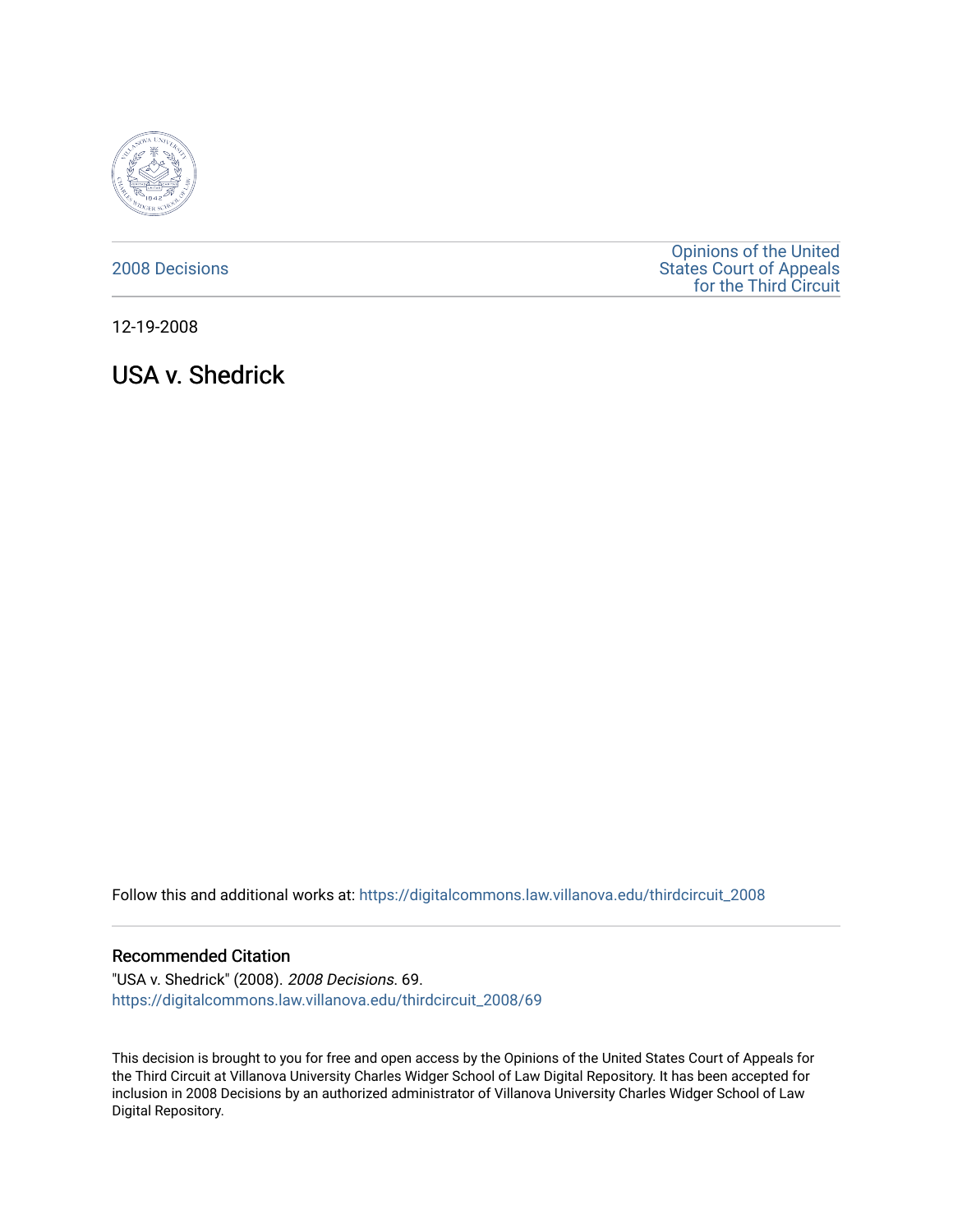### NOT PRECEDENTIAL

# UNITED STATES COURT OF APPEALS FOR THE THIRD CIRCUIT

No. 07-4448

 $\overline{a}$ 

 $\overline{a}$ 

 $\overline{a}$ 

 $\overline{a}$ 

 $\overline{a}$ 

### UNITED STATES OF AMERICA,

Appellee

v.

## JAMES SHEDRICK

Appellant

On Appeal from the United States District Court for the Eastern District of Pennsylvania (Crim. No. CR 02-532-1) Honorable Legrome D. Davis, District Judge

Submitted under Third Circuit LAR 34.1(a) December 3, 2008

BEFORE: AMBRO and GREENBERG, Circuit Judges, and RODRIGUEZ,<sup>\*</sup> District Judge

(Filed: December 19, 2008)

### OPINION

The Honorable Joseph H. Rodriguez, Judge of the United States District Court for the \* District of New Jersey, sitting by designation.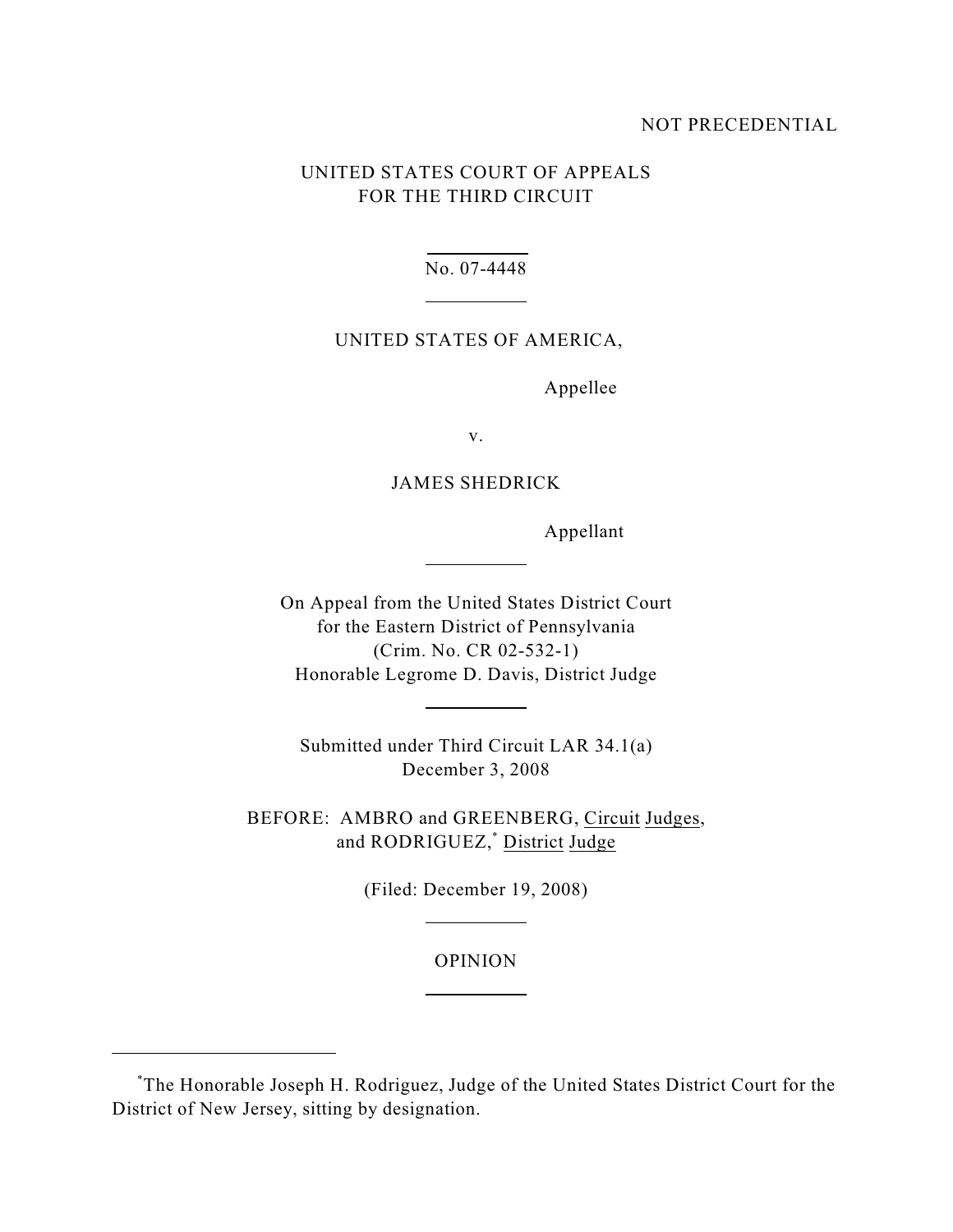### RODRIGUEZ, District Judge:

James Shedrick appeals from his sentence imposed after a plea of guilty to one count of possession of a firearm by a convicted felon in violation of 18 U.S.C. §  $922(g)(1)$ . He was sentenced to 96 months imprisonment, a term of supervised release of three years, a fine of \$7,500.00, and a special assessment of \$100.00. Shedrick contends that the District Court abused its discretion by granting an upward departure of eight offense levels, and that it imposed an unreasonable sentence. We disagree and will affirm the sentence imposed.

### **I. JURISDICTION**

This Court has jurisdiction pursuant to 28 U.S.C. § 1291, as this matter comes before the Court due to a timely appeal from the order of judgment in a criminal case entered on November 13, 2007. Additionally, this Court has jurisdiction pursuant to 18 U.S.C. § 3742 to review the sentence imposed.

## **II. FACTS AND PROCEDURAL HISTORY**

The underlying conduct that gave rise to the initial indictment occurred on July 11, 2002. On that date, police officers arrived at 64th Street and Greenway Avenue in Philadelphia, PA, in response to 911 emergency calls reporting a man with a gun. Shortly thereafter, Officer Pembrook spotted Appellant Shedrick standing in the middle of the street with a large silver revolver. He radioed for backup, and was quickly joined by Officers Mason, Rutter, and Gallen-Ruiz. All officers then instructed Appellant to drop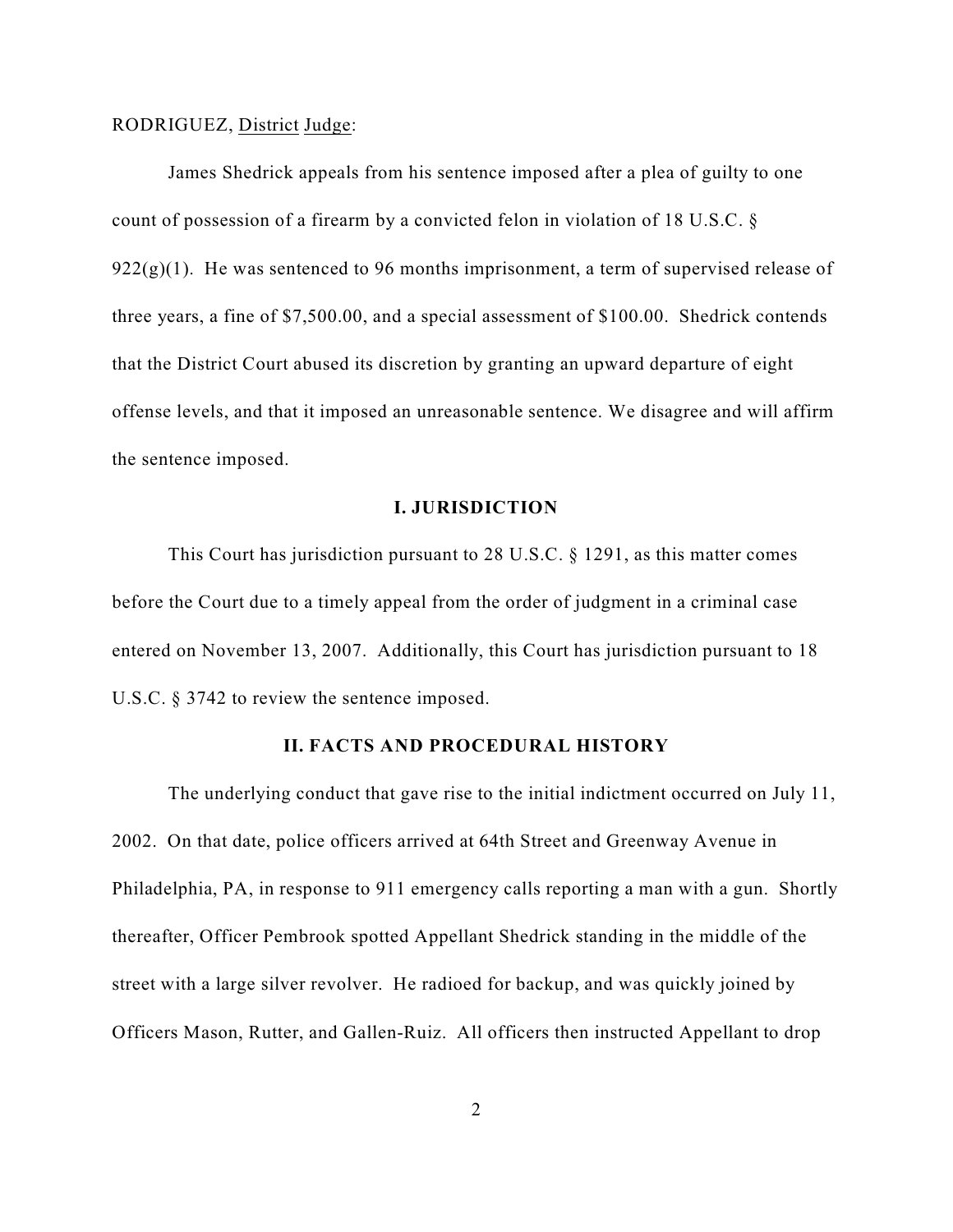his weapon. Appellant chose not cooperate; he unsuccessfully attempted to fire his revolver into the air three times. Appellant then opened the cylinder of the revolver, and six empty shell casings dropped to the ground. While Appellant checked his weapon, the officers tackled him and placed him under arrest.

Before moving on, it is important to note that Appellant discharged his firearm prior to the officers' arrival. Two shots hit a moving van with two passengers inside. The first shot hit the top of the hood, and the second hit the middle of the windshield– just missing driver Lay Nguyen and his passenger-employee Patricia Edwards. (App. 45.) Neither of the passengers sustained any injuries.

This case originally came before the Eastern District of Pennsylvania, when on August 27, 2002, the grand jury returned an indictment for Appellant James Shedrick. Appellant was charged with one count of possession of a firearm by a felon pursuant to 18 U.S.C. § 922(g)(1). On November 8, 2002, Appellant pleaded guilty to that charge. He stipulated to the following facts: (1) possession of a Smith & Wesson .357 magnum caliber revolver; (2) previous conviction of a crime punishable by imprisonment for more than one year; and (3) the relevant firearm affected interstate commerce as it was manufactured outside Pennsylvania. (Suppl. App. 3.) Appellant further stipulated that "the Court may make factual and legal determinations that differ from these stipulations and that may result in an increase or decrease in the Sentencing Guidelines range and the sentence that may be imposed." (Id.)

3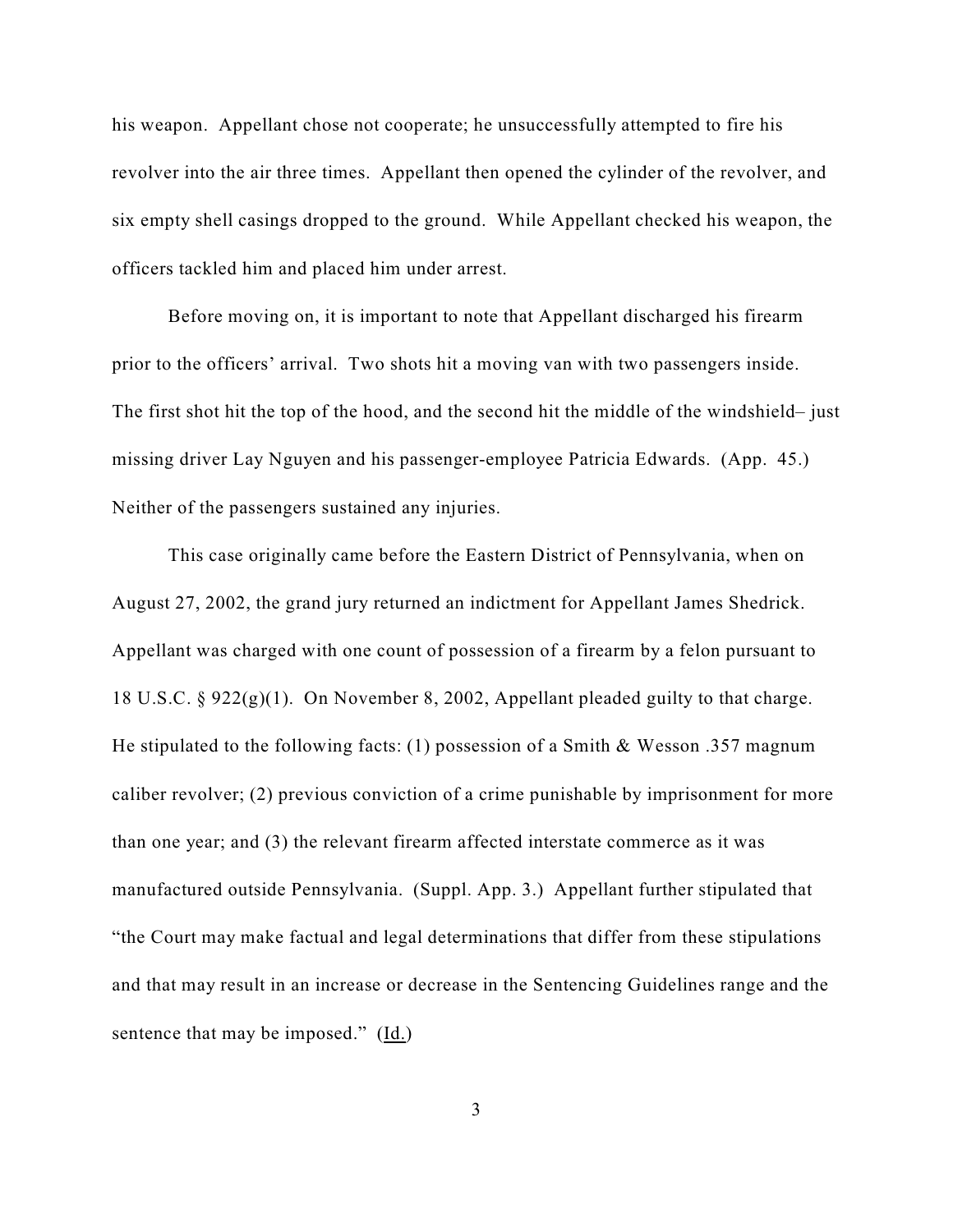The plea acknowledged that Appellant's maximum statutory sentence under §  $922(g)(1)$  could be as much as ten years' imprisonment, including three years' supervised release, a \$250,000.00 fine, and a \$100.00 special assessment. (Id. at 2.) Notably, the parties agreed that each was "free to argue the applicability of any other provision of the Sentencing Guidelines, including offense conduct, offense characteristics, criminal history, adjustments and departures..." (Id. at 3.) Finally, relevant portions of the plea agreement also included the following waiver provision:

- 10. In exchange for the undertakings made by the government in entering this plea agreement, the defendant voluntarily and expressly waives all rights to appeal or collaterally attack the defendant's conviction, sentence, or any other matter relating to this prosecution, whether such a right to appeal or collateral attack arises under 18 U.S.C. 3742, 28 U.S.C. 1291, 28 U.S.C. 2255, or any other provision of law.
	- (A) Notwithstanding the waiver provision above, if the government appeals from the sentence, then the defendant may file a direct appeal of his sentence.
	- (B) If the government does not appeal, then notwithstanding the waiver provision set forth in paragraph 10 above, the defendant may file a direct appeal but may raise only claims that:
		- (i) if the sentence exceeded the statutory maximum; or
		- (ii) if the judge erroneously departed upward from the otherwise applicable sentencing guideline range.

(Suppl. App. 4.) During an extensive plea colloquy with Judge Davis, Appellant confirmed in open court that he fully understood the terms of the plea agreement. (See App. 21-35.)

Two weeks prior to the sentencing hearing, the Government filed a sentencing memorandum containing two recommendations: (1) Appellant should be subject to a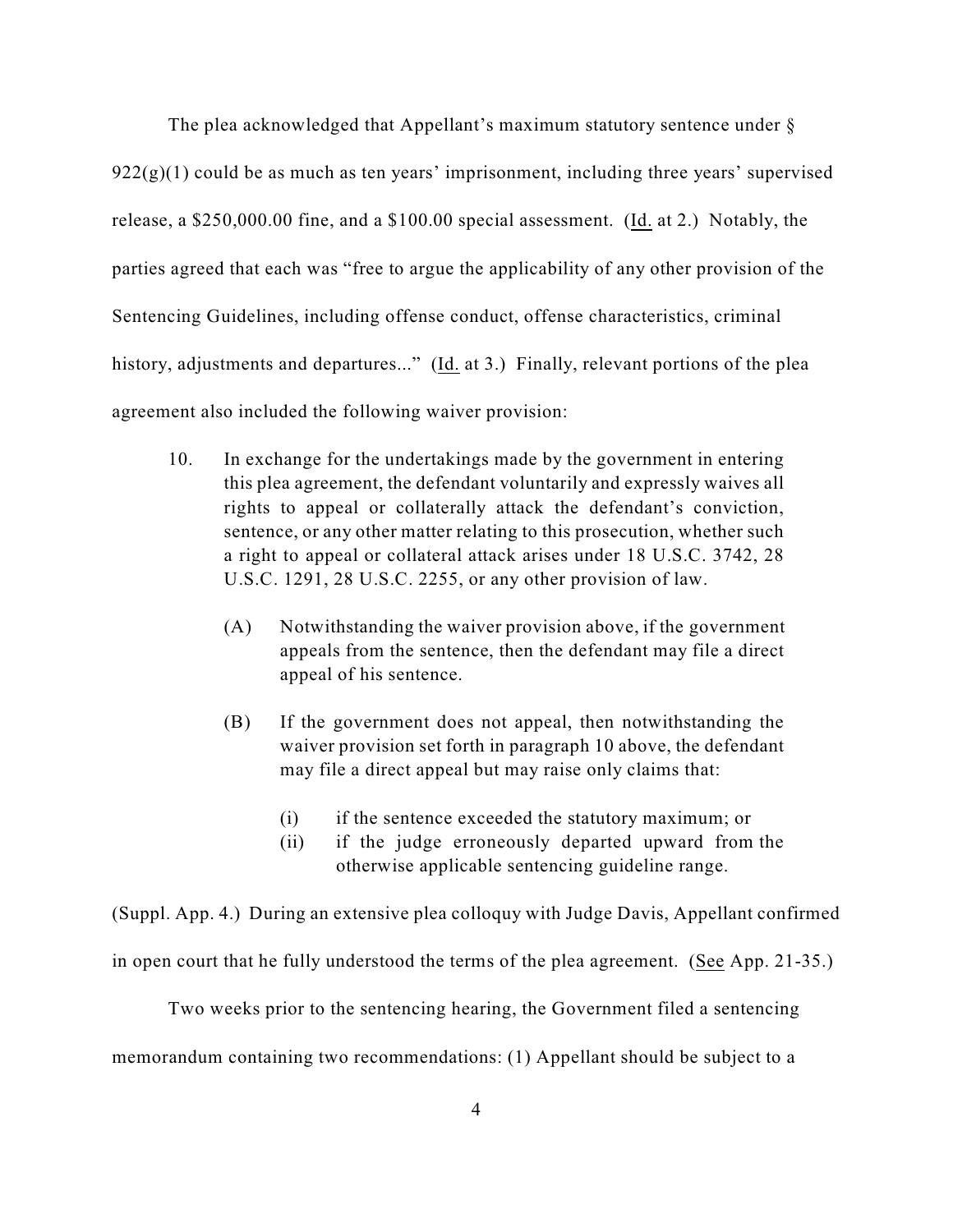four-level enhancement for possessing a firearm in connection with a felony offense (drug dealing); and (2) the District Court should depart upward eight levels from the Guidelines range because Appellant fired the weapon during the commission of his offense (shooting at the passenger van). Consistent with these recommendations, the applicable Guidelines' range became 87 to 108 months. (Suppl. App. 18.) Appellant objected to these recommendations, instead contending that he was subject to a 46 to 57 month range.<sup>1</sup> (App. 72-73.)

The sentencing hearing was thereafter held on February 21, 2003. The District Court heard testimony from Lay Nguyen (the driver of the van), Aki Brickhouse (the man responsible for transferring possession of the gun to Appellant's brother), Detective Missimer (the detective who interviewed Appellant's brother– Tarik Robinson), Rachel Jacobs (Appellant's mother), and Appellant himself, who made a statement from counsel's table.

The Court ultimately accepted as credible the testimony from Brickhouse that Appellant carried the weapon in connection with "hustling", that is, dealing cocaine on the streets. (App. 56, 91.) The Court also accepted as credible the testimony of Nguyen, who testified that Appellant was the person who shot twice at her van. (App. 51, 93.) In

The P.S.R. calculated Appellant's base offense level at 20. Due to Appellant's 1 prior felony conviction for a controlled substance offense, the calculation was subject to a four-level enhancement under U.S.S.G. § 2K2.1(b)(5). The resultant 24 was then subject to a three-level downward adjustment for acceptance of responsibility under U.S.S.G. § 3E1.1. These adjustments finally resulted in a combined point total of 21. (App. 15-16.)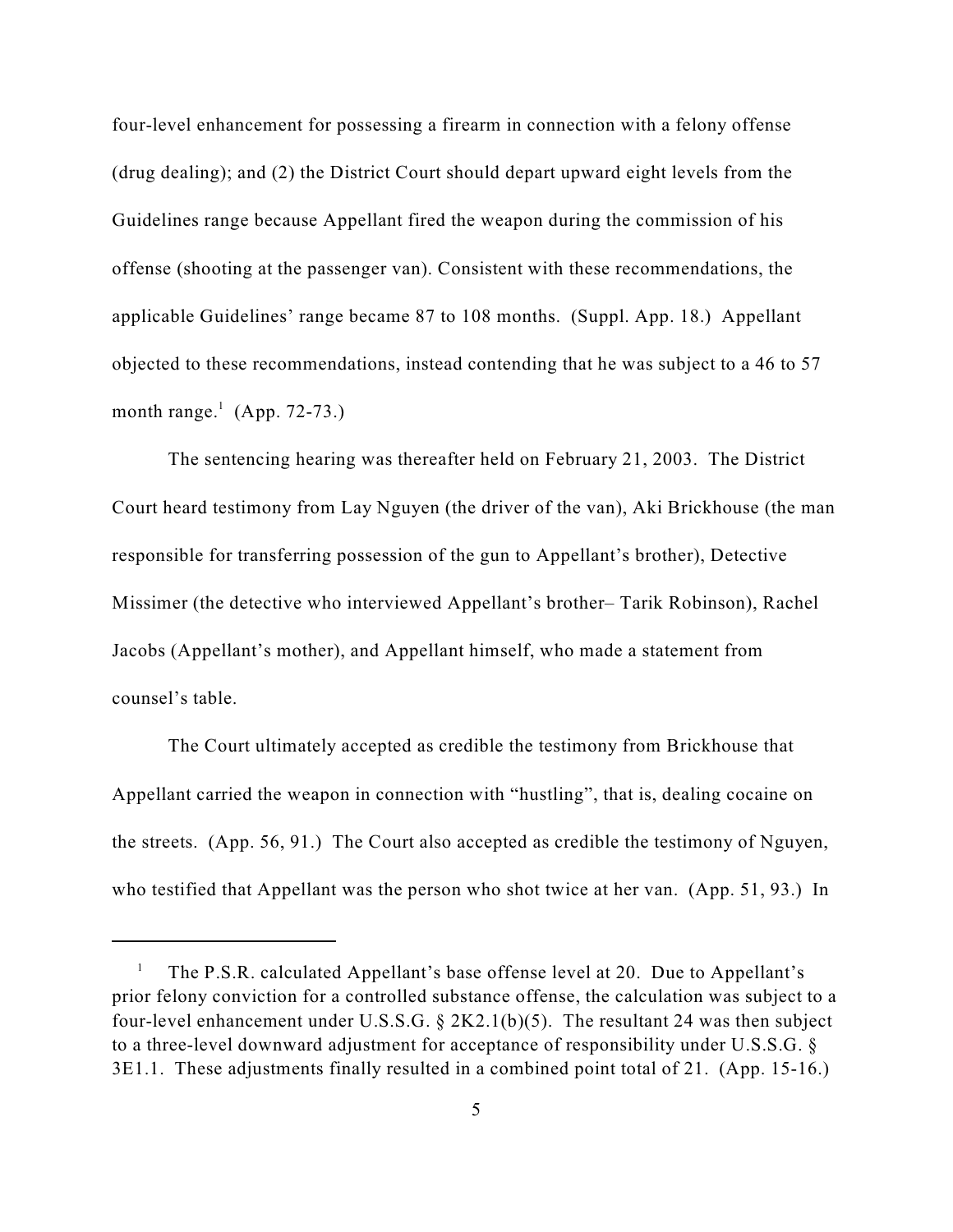fact, Judge Davis recalled Nguyen to directly answer questions so as to verify that Appellant was properly identified.<sup>2</sup> As Judge Davis told Nguyen, "I'm asking you these questions because it's very important to me as a judge that I know what the facts are and that I do the right thing." (App. 87.)

The District Court ultimately applied the four-level enhancement associated with carrying the weapon in connection with dealing drugs and the eight-level upward departure for shooting at the passenger van. (Suppl. App. 18.) The Court then adjusted downward three levels for Appellant's acceptance of responsibility, which brought the total to 29. (App. 94.) With the appropriate sentencing range at 87 to 108 months, the Court imposed a sentence of 96 months, including three years' supervised release, a \$7,500 fine, and the mandatory \$100 special assessment. (Id. at 95-96.)

Shedrick received court-appointed counsel for purposes of appeal. Six months after the sentencing, counsel filed a motion for enlargement of time to enter a notice of appeal *nunc pro tunc*. (Suppl. App. p. 18.) That motion was denied as untimely on August 27, 2003, and we dismissed the appeal as untimely on November 25, 2003. (Id. at

<sup>&</sup>lt;sup>2</sup> There was one discrepancy in Nguyen's testimony. Appellant was arrested wearing a black t-shirt. According to Nguyen, the shooter wore a white t-shirt. When Nguyen was confronted with that discrepancy, he answered that he was focused on the gun more than the particular clothes of the defendant. Significantly, Nguyen testified that the gun was chrome, and the Smith & Wesson seized from Appellant was indeed chrome. Additionally, because the police station Nguyen went to after the shooting was only two blocks away, Nguyen returned to the scene quickly and witnessed Appellant being tackled in the "same place" where the shooting had occurred. (App. 88.)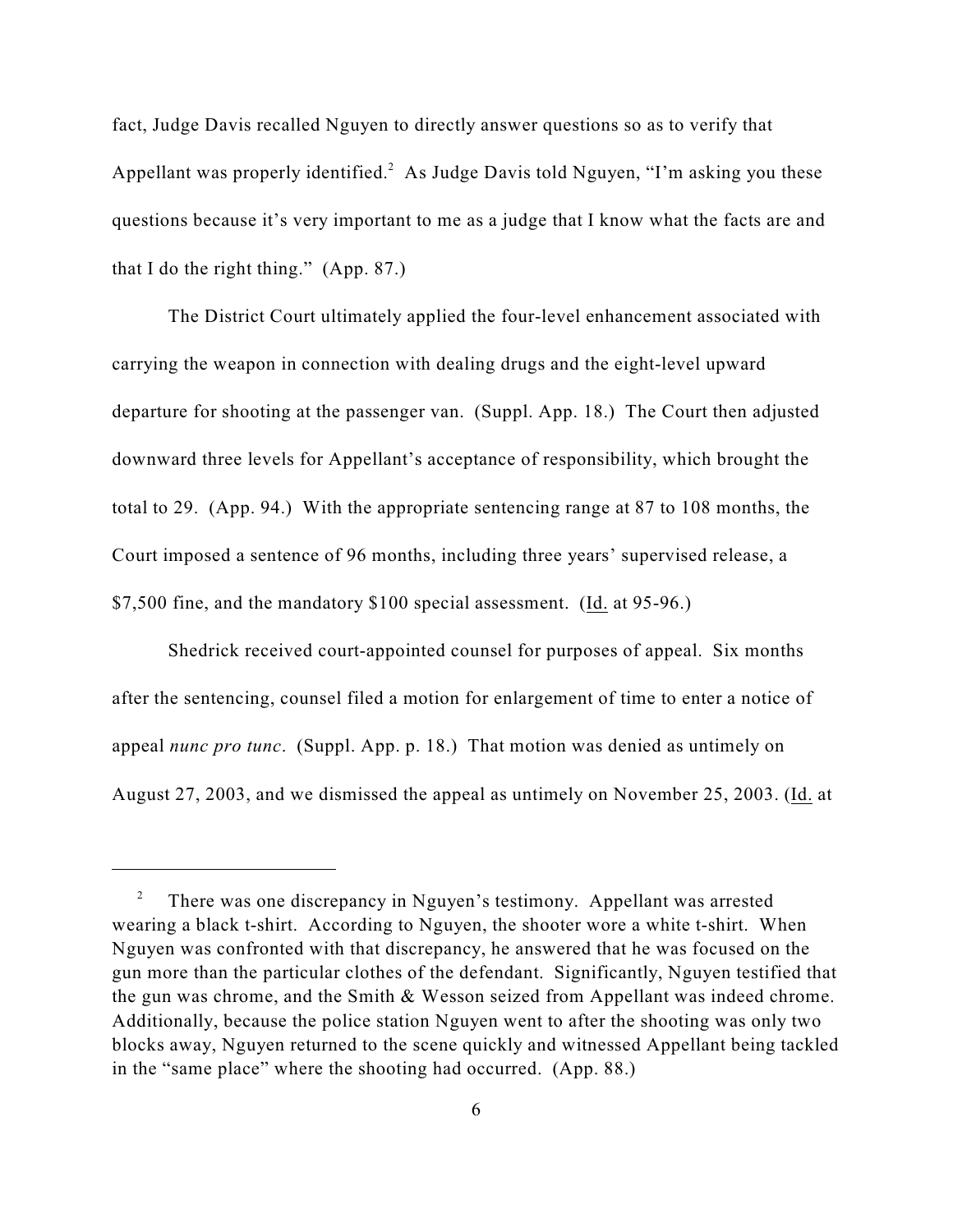19.) Appellant thereafter (through counsel) filed a § 2255 habeas petition for ineffective assistance of counsel, which again was denied by the District Court. A *pro se* petition for a certificate of appealability was then filed before this Court, which was granted for two issues: "whether counsel was ineffective for failing to advise [Appellant] of a possible upward departure at sentencing; and whether counsel was ineffective for filing an untimely appeal." (Id. at 19.)

In a precedential opinion, see, generally, United States v. Shedrick, 493 F.3d 292 (3d Cir. 2006), we answered in the negative as to the first issue, but found in favor of Appellant as to the second. We also stated that the only issue preserved for appeal was whether the eight-level upward departure was erroneous. Id. at 303. Because that issue was extensively briefed, this Court decided it on the merits, finding that the District Court did not abuse its discretion in imposing the sentence. (Suppl. App. 31-33.) Appellant then filed a motion for rehearing, contending that it was improper for this Court to rule on that issue. We agreed, noting that the usual rule of thumb on a  $\S$  2255 case is to remand to the District Court so as to allow Appellant to be in the same position as if he had effective counsel. See Shedrick, supra, at 303. Thus, we vacated that portion of the opinion and remanded

for re-entry of the initial sentence so that there can be a timely appeal... This ... will give [Appellant] the opportunity properly to raise the issue that he had previously expressed a desire for this Court to review and which he explicitly preserved in his plea agreement and colloquy: the propriety of his upward departure.

7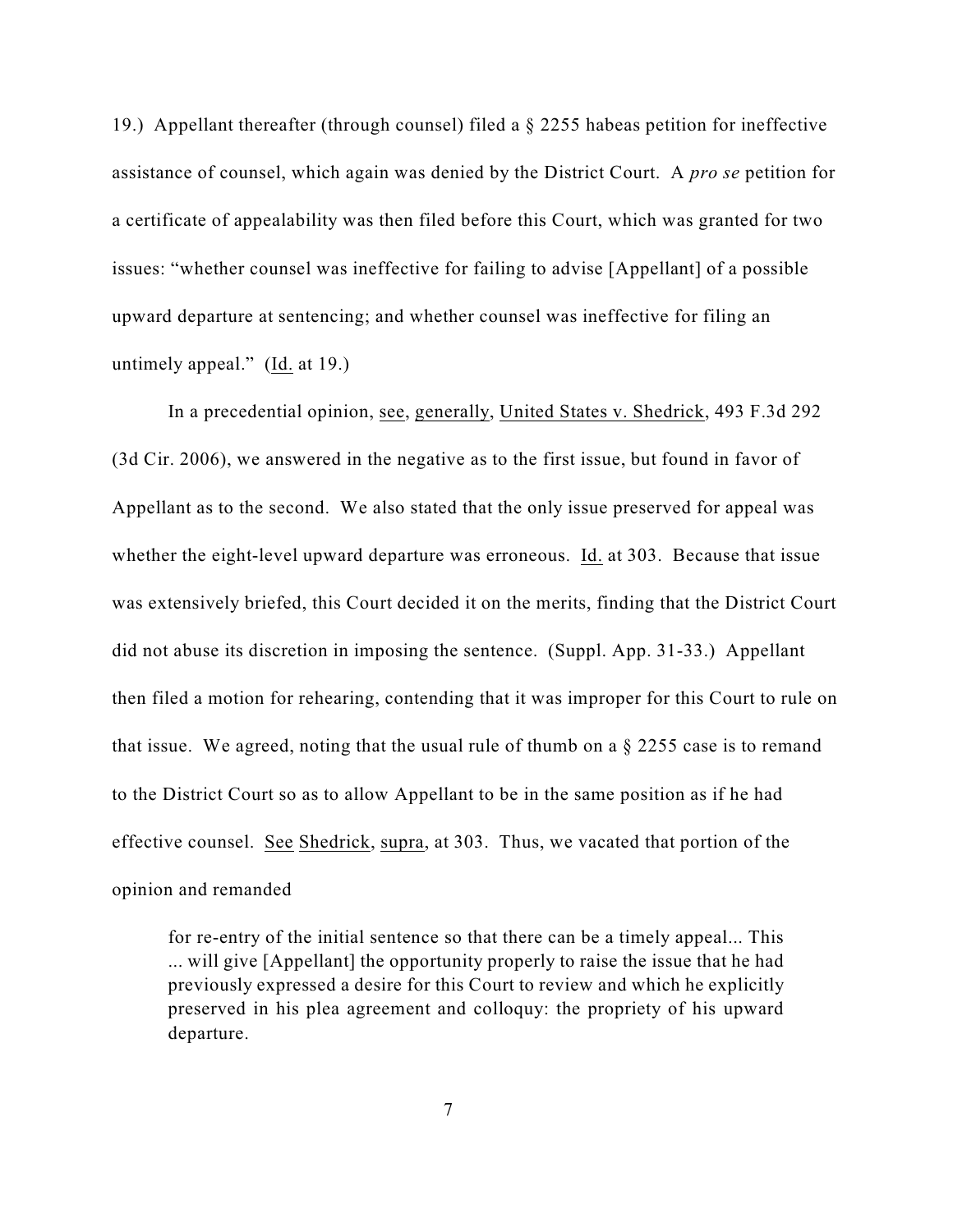On remand, the District Court followed our directive, imposing the same sentence it deemed appropriate at the February 2003 sentencing hearing. This sentence was reimposed notwithstanding Appellant's contention that the District Court should conduct a *de novo* sentencing hearing consistent with the demands of United States v. Booker, 543 U.S. 220 (2005), decided two years after Appellant's initial sentencing, *and* notwithstanding an extensive colloquy between Judge Davis and Appellant regarding Appellant's certificates of merit attained in prison. Judge Davis explained that he was bound by our directive, and that, in any event, he would impose the same sentence even if Booker governed the case. (App. 121-22.)

### **III. STANDARD OF REVIEW**

The standard for reviewing whether an upward departure was permissibly granted under the sentencing guidelines is plenary. See United States v. Himler, 355 F.3d 735, 741 (3d Cir. 2004). This Court then reviews the reasonableness of the departure for an abuse of discretion. See United States v. Yeaman, 194 F.3d 442, 456 (3d Cir. 1999). Factual determinations regarding sentencing are reviewed for clear error. United States v. Beckett, 208 F.3d 140, 148 (3d Cir. 2000). Finally, the standard for reviewing whether an appellate waiver is enforceable is *de novo*. See United States v. Jackson, 523 F.3d 234, 237 (3d Cir. 2008).

Id.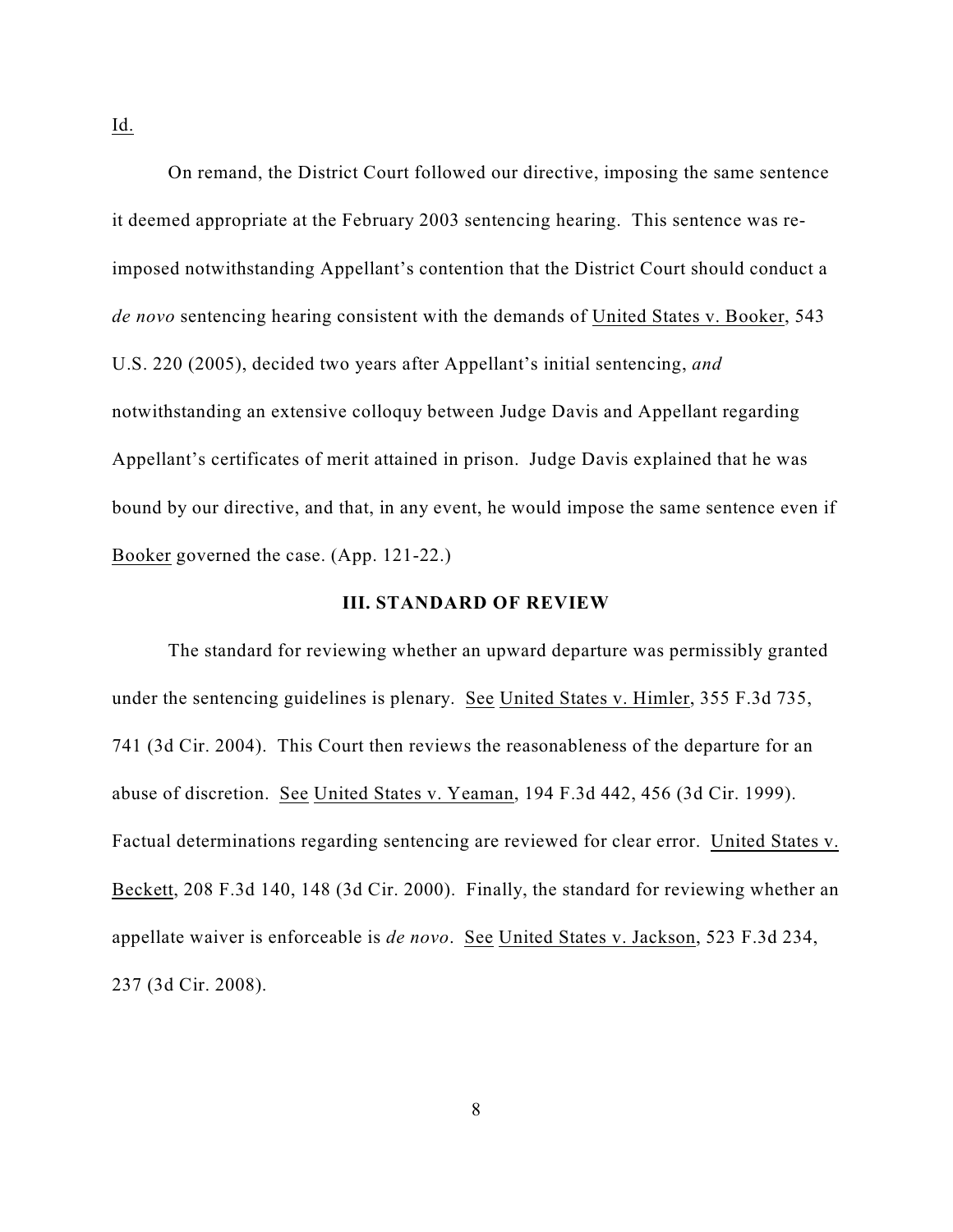#### **IV. DISCUSSION**

## **A. The Upward Departure**

Appellant first contends that the evidence was insufficient to warrant an upward departure in this case. In Appellant's words, "[t]he evidence presented at sentencing was *far from overwhelming*." (Appellant Br., p. 13.) (emphasis added). Pointedly, this Circuit has never required such a high burden of proof at sentencing. Indeed, we have held that a district court applies the preponderance of the evidence standard when determining facts relevant to sentencing. See United States v. Grier, 475 F.3d 556, 568 (3d Cir. 2007) (en banc); *and* United States v. Cooper, 437 F.3d 324, 330 (3d Cir. 2006). Those factual determinations are then reviewed using the deferential clear error standard. Rita v. United States, 551 U.S. ---, 127 S.Ct. 2456, 2471 (2007).

Here, the District Court did not commit clear error when it concluded that Appellant fired the gun at the passenger van. While there may have been a discrepancy with respect to the shirt Appellant wore at the relevant time, that discrepancy was resolved by the Court after recalling Nguyen to testify. (App. 93-94.) The following colloquy between the Court and Nguyen took place:

Court: [Y] ou took them back to where you were being shot at? Witness: Yes. Court: Okay. And that's when you saw the man that they tackled, right? Witness: Yes.

9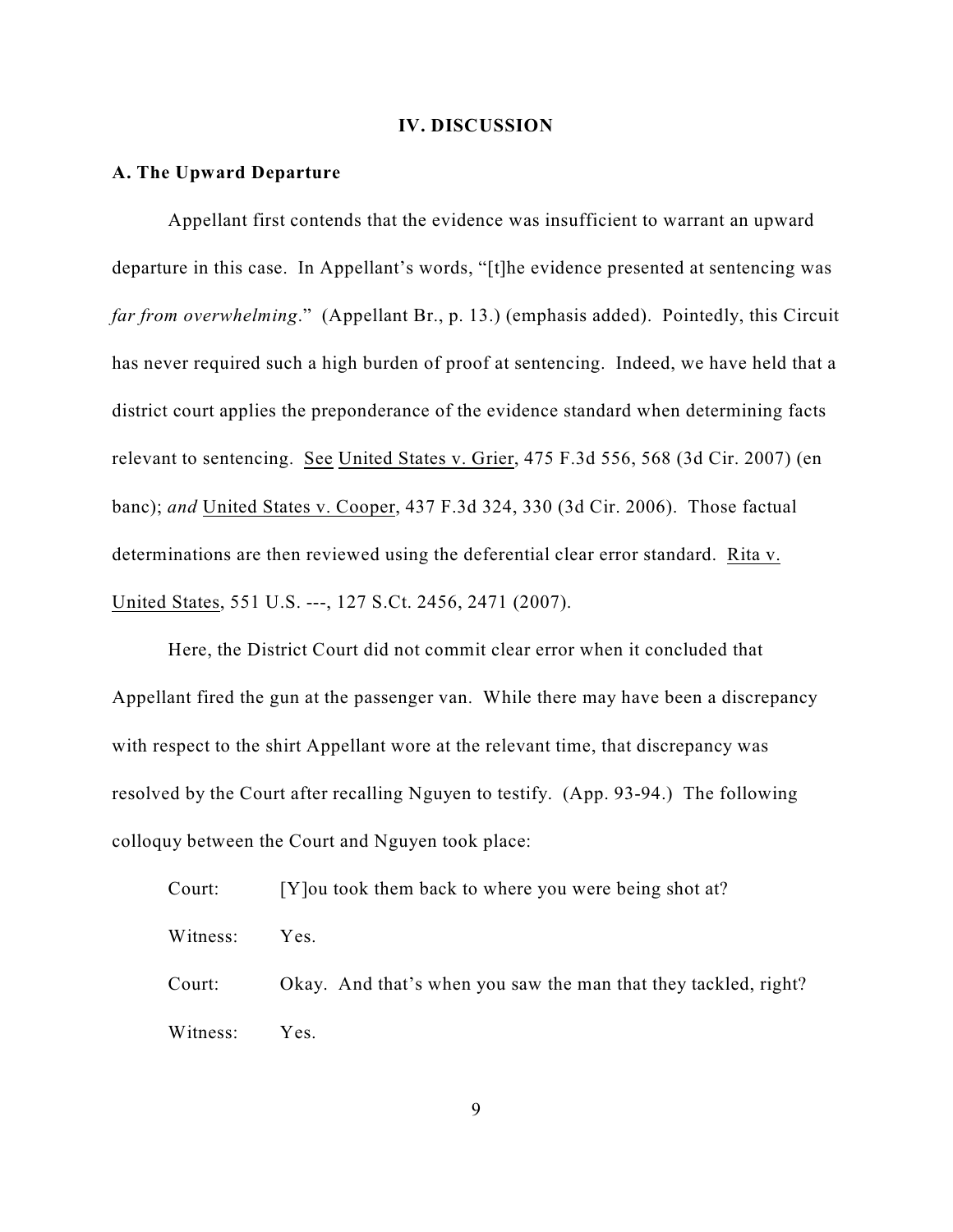Court: Okay. So the man that they tackled, where was he standing in relation to where the man who shot at you was standing? Witness: Same place. Court: Same place? Witness: Yes.

When this colloquy is juxtaposed with the facts that: (1) the police station was only a two blocks from the scene of the shooting, (2) Appellant's gun had six empty shell casings when he was arrested, and (3) the Court found Nguyen's testimony credible, it is evident that the Court's finding that Appellant fired the gun was not clearly erroneous.

Appellant further contends that "[a] jury finding was necessary to determine" whether Appellant shot at the van. The question of whether a jury finding was necessary to determine the factual basis for Appellant's sentencing was answered by the Supreme Court in United States v. Booker, 543 U.S. 220 (2005). In that case, the Supreme Court held in part that the Sixth Amendment right to trial by jury is not implicated during sentencing unless the sentence exceeds the statutory maximum. Id. at 259. Whereas here, the statutory maximum for Appellant's offense was ten years and the range recommended was 87 to 108 months, Appellant was not entitled to a jury finding at sentencing.

Appellant's next contention is that, even if it is true that he fired the gun at the moving passenger van, that fact alone does not make this case sufficiently "special or "unusual" to warrant an upward departure of eight levels. In making this argument, Appellant does himself no favor by citing two key provisions of the U.S. Sentencing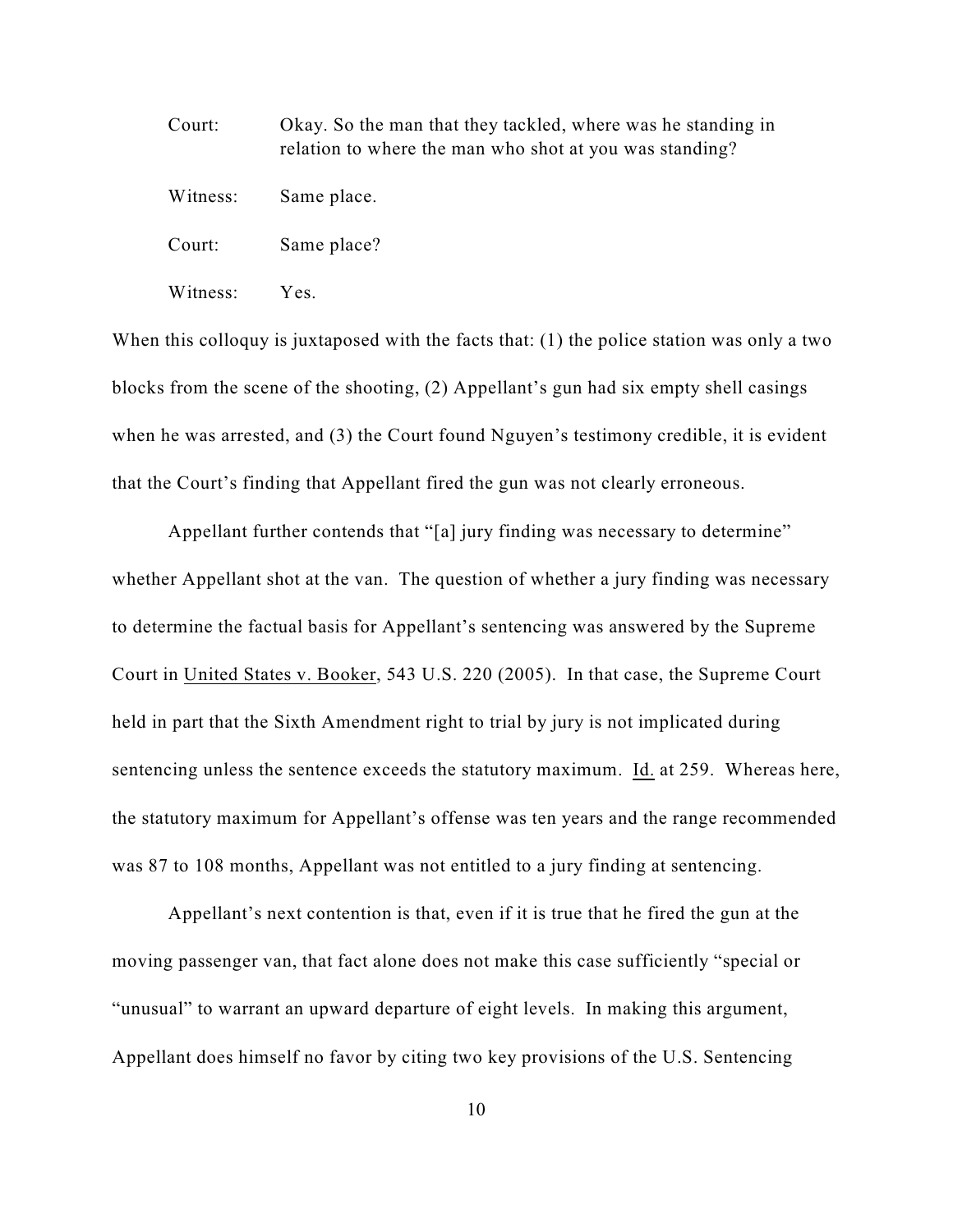Guidelines. First, Appellant cites § 5K2.0, and states that "a district court may grant an upward departure where circumstances exist that the guidelines do not adequately take into consideration." (Appellant Br., p. 15.) Second, Appellant cites U.S.S.G. § 5k2.6 which provides:

If a weapon or dangerous instrumentality was used or possessed in the commission of the offense[,] the court may increase the sentence above the authorized guidelines range. The extent of the increase ordinarily should depend on the dangerousness of the weapon, the manner in which it was used, and the extent to which its use endangered others. The discharge of a firearm might warrant a substantial sentence increase.

(Appellant Br., p. 16.) Appellant then asserts, "[a]lthough a firearm is a dangerous weapon, its dangerousness is taken into account under 18 U.S.C. 922(g)(1), felon in possession of a firearm." (Appellant Br., p. 16.) Appellant disregards the finding that he discharged the firearm twice, and instead contends that the weapon was used only "in conjunction with a drug crime", which already provided a four-level sentence enhancement. (Id.) When Appellant does address the firearm discharge, he asserts that "no one was injured" and that "no one was endangered". (App. 16-17.) Appellant is correct that neither occupant of the van was injured, but it flies in the face of common sense to say that "no one was endangered" when Appellant fired twice at a moving van, once hitting the hood, and once hitting the windshield. Indeed, this situation is not one typically contemplated by the guidelines. In such a case, the District Court was authorized to impose "a substantial sentence increase" pursuant to U.S.S.G. § 5K2.6.

Finally, Appellant contends that the extent of the departure was unreasonable.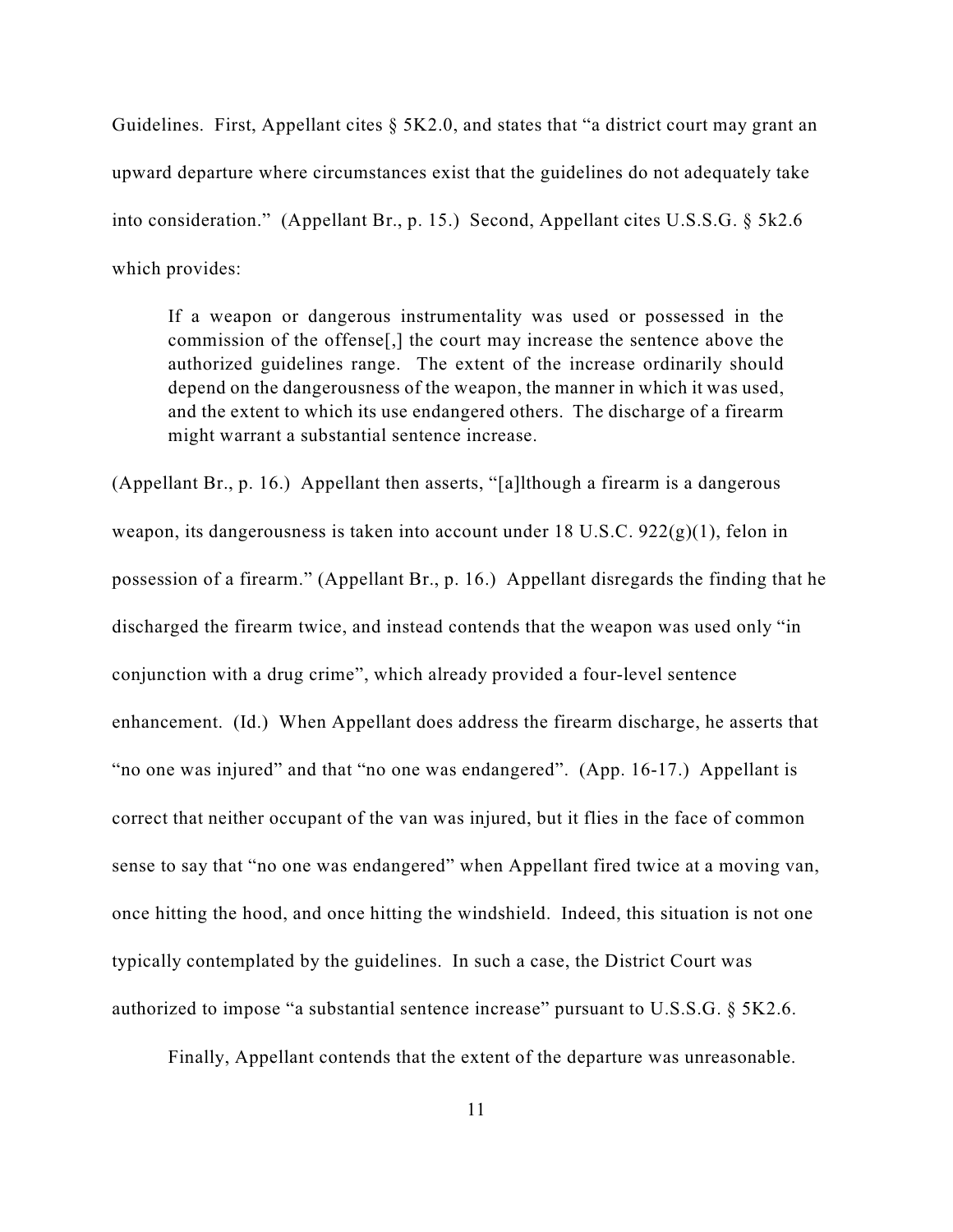(Appellant Br., p. 17.) He specifically argues that an eight-level departure was "too large", and that the District Court improperly calculated the departure. (Id.) If a District Court "finds that there exists an aggravating or mitigating circumstance of a kind, or to a degree, not adequately taken into consideration ... by the guidelines", then the court may depart from the "relevant guideline range".<sup>3</sup> See United States v. Queensborough, 227 F.3d 149, (3d Cir. 2000) (citing United States v. Kikumura, 918 F.2d 1084, 1098 (3d Cir. 1990)).

Here, the Government analogized Appellant's conduct to attempted murder, and recommended an offense level of 33. (App. 91.) At the sentencing hearing, the Government remarked that the same offense level would result if the Court added four levels for each victim who was assaulted when Appellant fired twice at the van. (App. 91-92.) We have held that, where an appropriate circumstance exists, reasoning by analogy "to the guidelines ... is a useful and appropriate tool for determining what offense level a defendant's conduct most closely approximates." Queensborough, 227 F.3d at 160. Because Appellant fired his weapon twice at a moving vehicle with two passengers, his conduct does approximate that of attempted murder. Murder is defined as "the

<sup>&</sup>lt;sup>3</sup> Parties are entitled reasonable notice as to the grounds for departure. Burns v. United States, 501 U.S. 129, 138-39 (1991). As the U.S. Probation Officer informed the District Court that it "could upwardly depart because [Appellant] discharged a firearm during the offense striking a vehicle containing two passengers", see P.S.R., Part.E, ¶ 63, and the Government submitted a sentencing memorandum to the Court and Appellant which expressly called for an upward departure of eight levels, (Appellee Br., p. 9.), notice was properly given.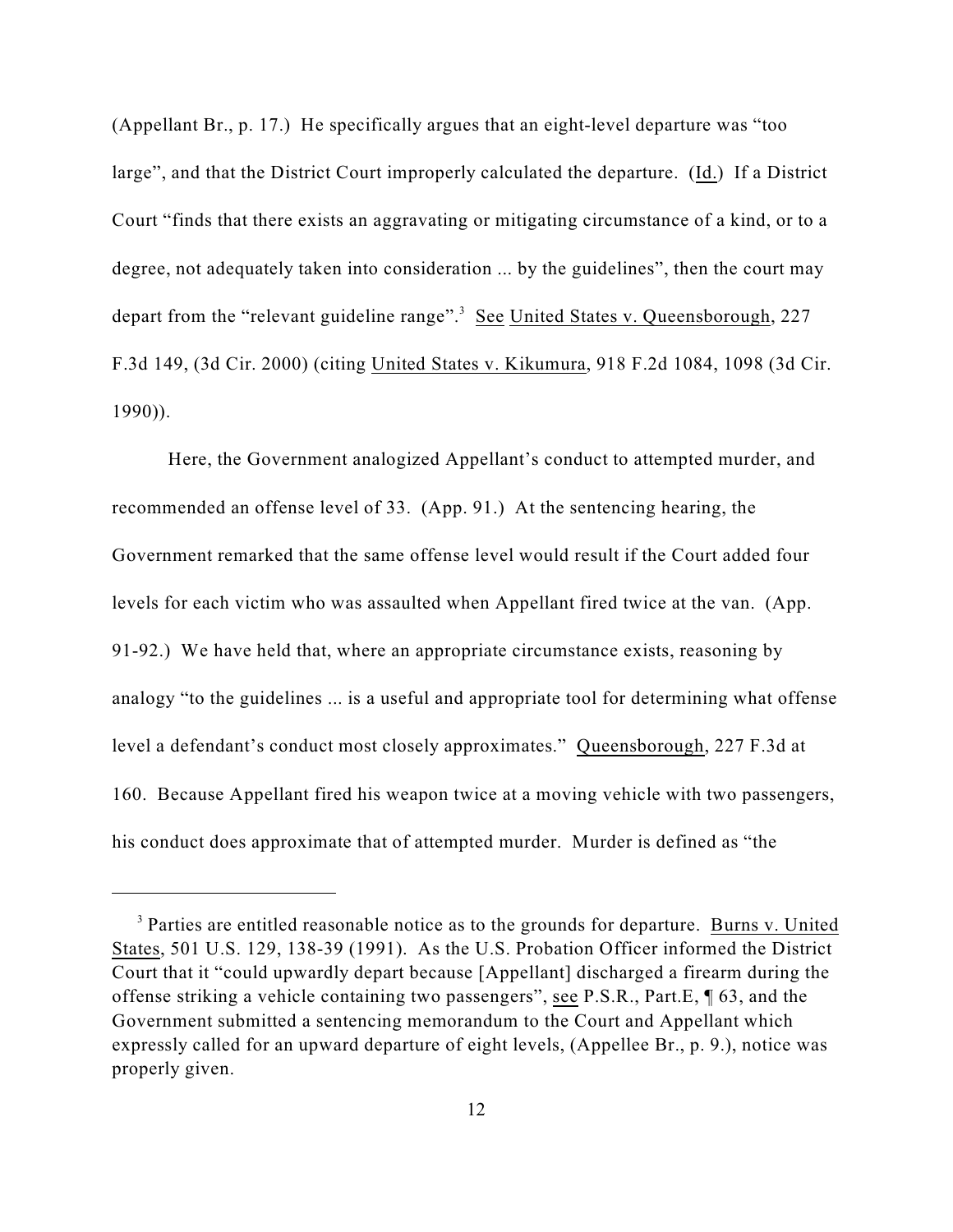unlawful killing of a human being with malice aforethought." 18 U.S.C. § 1111(a). Malice aforethought "is not synonymous with premeditation ... but may also be inferred from circumstances which show a wanton and depraved spirit, a mind bent on evil mischief without regard to its consequences." Gov't of Virgin Islands v. Lake, 362 F.2d 770, 774 (3d Cir. 1966). Here, Appellant's conduct epitomizes a "wanton and depraved spirit." Moreover, as Judge Davis told Appellant at the re-sentencing, "when you fire two bullets, that becomes an element of premeditation." (App. 118.)

Appellant refutes the analogy to attempted murder, instead contending that a fourlevel upward departure consistent with aggravated assault is the proper cross-reference. (Appellant Br., p. 18.) He cites United States v. Corbin, 998 F.2d 1377 (7th Cir. 1993), and notes that the Seventh Circuit affirmed a sentence based on a violation of  $\S 922(g)(1)$  – which was then cross-referenced with the applicable guideline for aggravated assault. (Id.) Appellant's reliance on that case is misguided, however, because the facts in Corbin are inapposite to the present case. In Corbin, the appellant never fired his weapon. He did press it against his ex-girlfriend's head, though, which subsequently caused a "round reddened spot". Corbin, 998 F.2d at 1380. Such an act is plainly consistent with horn book aggravated assault, as the appellant caused bodily injury with a deadly weapon. WAYNE R. LAFAVE & AUSTIN W. SCOTT, JR., CRIMINAL LAW 608 (1972).

By contrast, Appellant in this case actually discharged his weapon twice, each time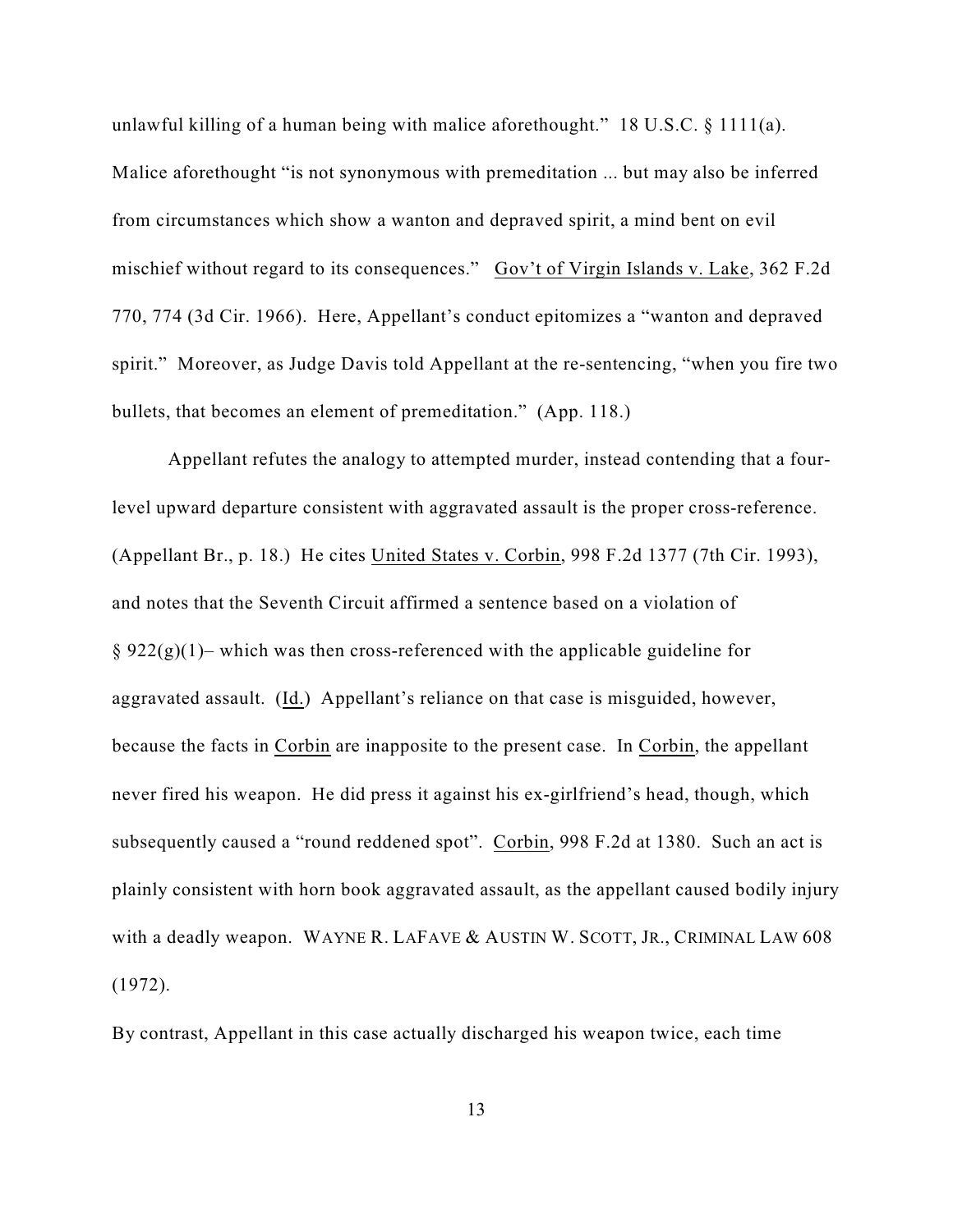aiming at a moving van with two passengers, and each time hitting the van. As such, the two cases are inapposite. In any event, it cannot be said that the District Court abused its discretion when it departed upward eight levels. This conclusion is buttressed by that notion that "[t]he sentencing judge has access to, and greater familiarity with, the individual case and the individual defendant before him than the Commission or the appeals court." Rita v. United States, 551 U.S. ---, 127 S.Ct. 2456, 2469 (2007).

## **B. Reasonableness of the Sentence**

The second issue presently before this Court is whether Appellant's sentence was unreasonable. Because we hold that Appellant waived this ground for appeal in his plea agreement, we need not reach the merits of this argument. As noted above, Appellant's plea agreement contained the following relevant terms:

- (A) Notwithstanding the waiver provision above, if the government appeals from the sentence, then the defendant may file a direct appeal of his sentence.
- (B) If the government does not appeal, then ... the defendant may file a direct appeal but may raise only claims that:
	- (i) if the sentence exceeded the statutory maximum; or
	- (ii) if the judge erroneously departed upward from the otherwise applicable sentencing guideline range.

Here, the District Court did not exceed the statutory maximum (ten years) when it sentenced Appellant to 96 months, nor did the Government appeal the sentence. Appellant's only valid ground for appeal, therefore, is whether the District Court erroneously departed upward from the otherwise applicable sentencing guideline range, pursuant to  $10(B)(ii)$  of the plea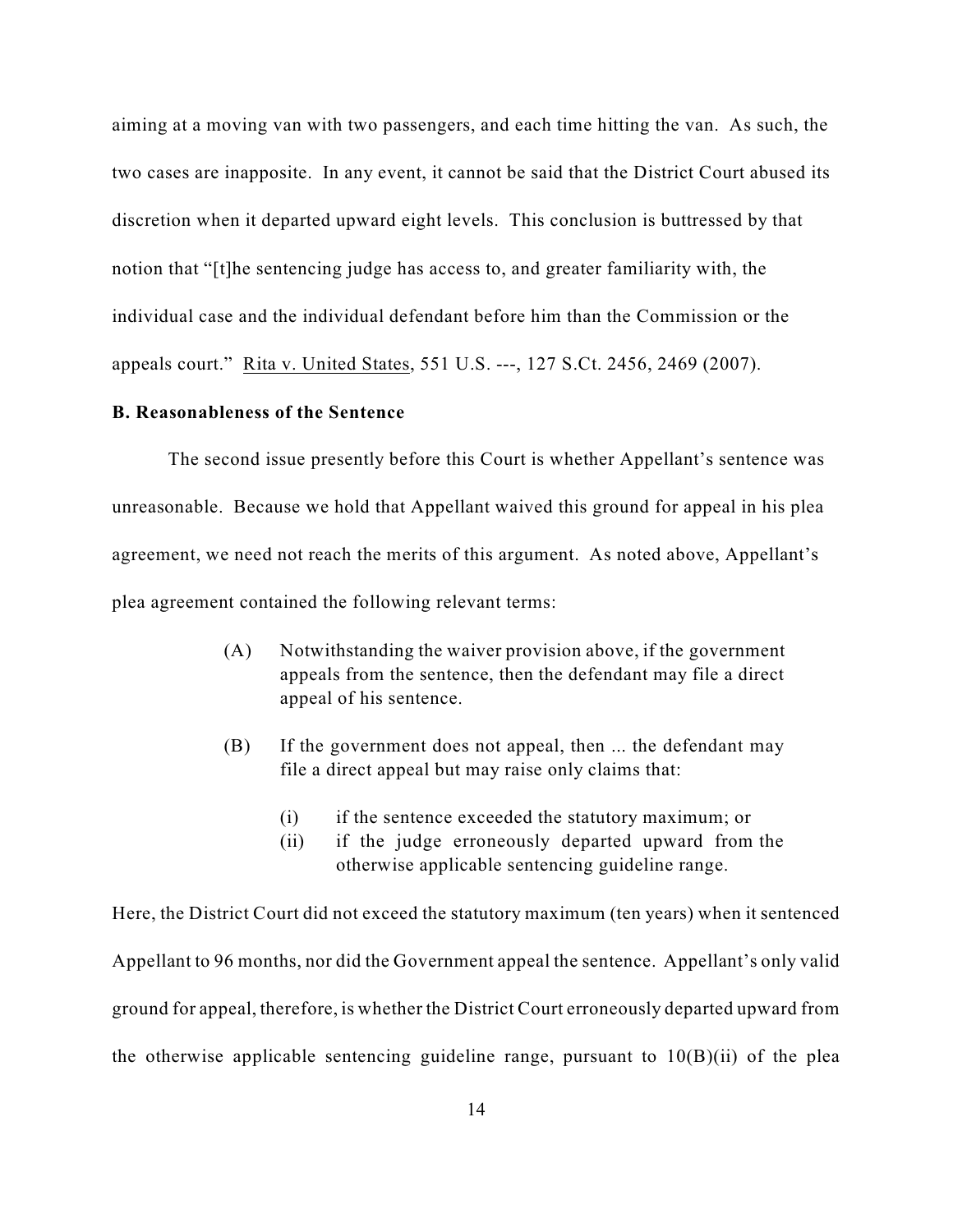agreement. We addressed that argument above, and concluded that the District Court did not erroneously depart upward.

Waivers of appeals are generally "permissible and enforceable." See United States v. Khattak, 273 F.3d 557, 560 (3d Cir. 2001).<sup>4</sup> When waivers of appeal are entered into "knowingly and voluntarily," they are presumed valid *"unless they work a miscarriage of justice*." See United States v. Lockett, 406 F.3d 207, 213 (3d Cir. 2005) (emphasis added). Lockett is similar to the case before us. The appellant in that case pleaded guilty and was sentenced pre-Booker. Id. He thereafter filed an appeal, challenging his sentence post-Booker. Id. Specifically, he argued that the subsequent development in the law invalidated the appeal waiver contained in his plea agreement, thereby giving him the right to appeal his sentence. Id. This Circuit rejected that argument, holding that "where a criminal defendant has voluntarily and knowingly entered into a plea agreement in which he or she waives the right to appeal, the defendant is not entitled to resentencing in light of Booker." Id. Here, Appellant waived his right to appeal and was sentenced pre-Booker. As a result, he is not entitled to a *de novo* sentencing hearing in light of Booker,

<sup>&</sup>lt;sup>4</sup> In Khattak, we noted that ten other Courts of Appeals have held waivers of appeal generally permissible and enforceable. Id. at 560-61 (citing United States v. Teeter, 257 F.3d 14, 21 (1st Cir. 2001); United States v. Fisher, 232 F.3d 301, 303 (2d Cir. 2000); United States v. Brown, 232 F.3d 399, 403 (4th Cir. 2000); United States v. Branam, 231 F.3d 931, 932 (5th Cir. 2000); United States v. Fleming, 239 F.3d 761, 763-64 (6th Cir. 2001); United States v. Jemison, 237 F.3d 911, 916-18 (7th Cir. 2000); United States v. Estrada-Bahena, 201 F.3d 1070, 1071 (8th Cir. 2000); United States v. Nguyen, 235 F.3d 1179, 1184 (9th Cir. 2000); United States v. Rubio, 231 F.3d 709, 711 (10th Cir. 2000); United States v. Howle, 166 F.3d 1166, 1168-69 (11th Cir. 1999)).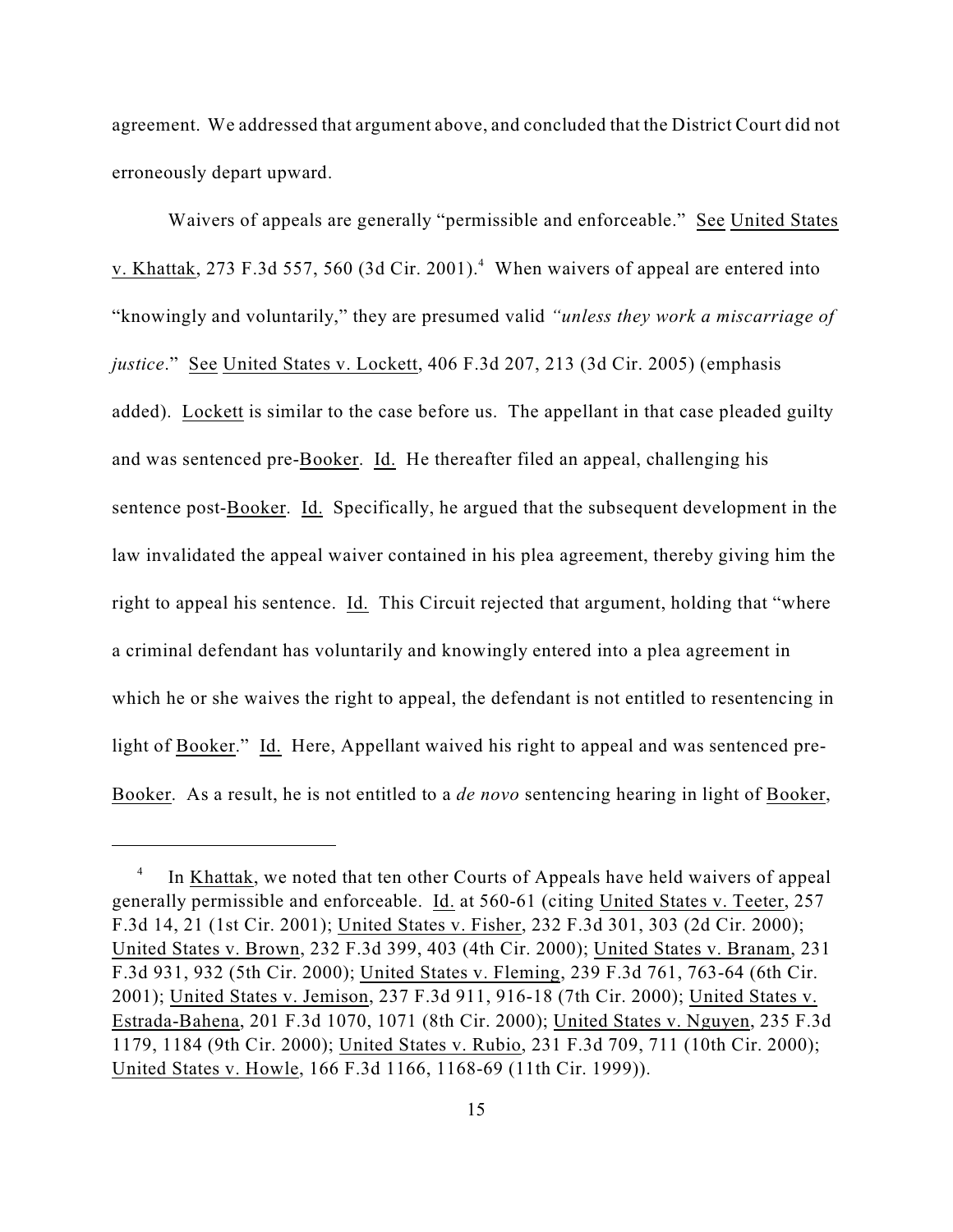nor can he now challenge his sentence as unreasonable.

For whatever reason, Appellant does not address this waiver issue in his brief. As a result, there is no dispute as to whether enforcement of the waiver results in a miscarriage of justice. The Government contends that it would not, and cites our decision in United States v. Jackson, 523 F.3d 234, 244 (3d Cir. 2008) to substantiate its contention. Like the situation here, the appellant's appeal in that case relied wholly on the claim that the underlying sentence was unreasonable. Id. We stated:

In light of *Gall's* deferential abuse-of-discretion standard for reviewing sentence appeals, it will be a rare and unusual situation when claims of an unreasonable sentence, standing alone, will be sufficient to invalidate a waiver because of a miscarriage of justice.

#### Id. (citing Gall v. United States, *supra*, at 600).

Even though Appellant does not address the waiver argument, our reasoning in Jackson applies squarely to the case before the Court. Appellant stated that he understood the terms of the plea agreement, and he has alleged nothing more on this second ground than mere unreasonableness. As for whether this case constitutes one of the "rare and unusual" situations where the claim of unreasonableness alone could invalidate a waiver, we hold that it does not. The District Court was within its discretion when it analogized Appellant's conduct to attempted murder under the guidelines. The subsequent sentence was consistent with the plea agreement, which stated that "the Court may make factual and legal determinations that differ from these stipulations and that may result in an increase or decrease in the Sentencing Guidelines range and the sentence that may be